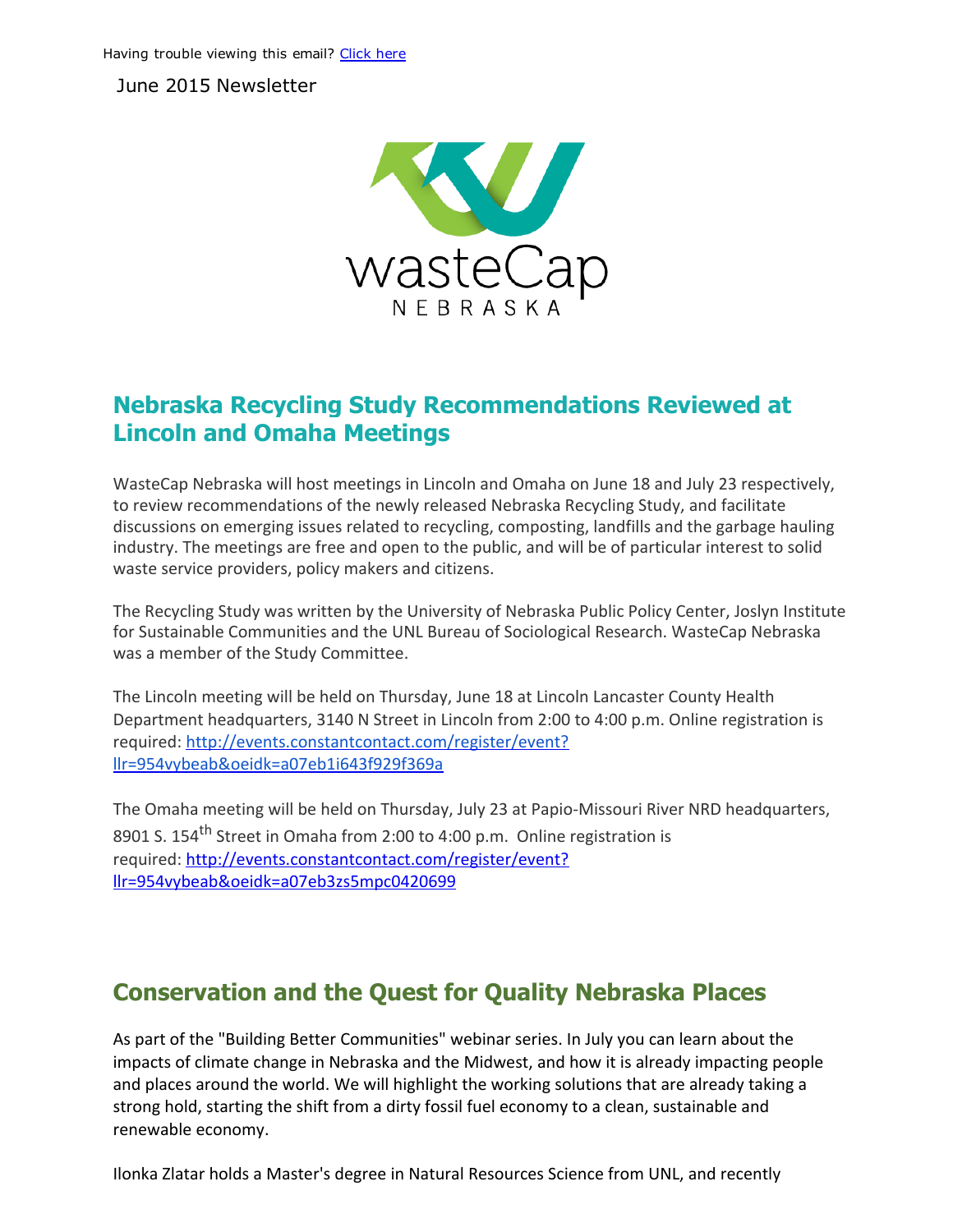received the Climate Reality Leadership Training in Cedar Rapids, Iowa. She was born in Chile and immigrated to the US at the age of 11. She's a long time advocate of sustainability, waste reduction, and the local slow food movement, and currently works at WasteCap Nebraska.



To

register: https://attendee.gotowebinar.com/register/1983435780674886146

### UNL Students Donate to Goodwill

#### Nearly 20,000 pounds of Materials Diverted from Lincoln Landfill

For the last 10 years, every Spring students who are preparing to move out of the resident halls at the University of Nebraska, Lincoln have been given the option to leave behind items they do not wish to move back home by leaving them in carts set up throughout UNL's resident halls. The carts, marked as donations for Goodwill, remain at the resident halls for 2 weeks at the end of the Spring semester. This May, hundreds of students donated nearly 20,000 pounds of clothing, housewares and small furniture items to Goodwill.



Goodwill Industries Serving Southeast Nebraska, Inc. would like to thank the University of Nebraska, Lincoln, for offering their students an ecological outlet for disposing of their unwanted items and for supporting Goodwill's mission of willing workers employed and community resources maximized. Because of UNL's support over the last decade, tens of thousands of pounds of materials have been diverted from the Lincoln landfill.

## Midland Recycling Purchases Iowa Recycling Facility, Announces Rebranding to Mid America Recycling

Midland Recycling, operating at the 440 "J" Street facility, will change its name to Mid America Recycling. This rebranding project comes after the announcement that the owners of Midland Recycling purchased the largest materials recovery facility in Des Moines, Iowa.

Mid America Recycling will be owned and managed by a number of the same individuals who started and successfully operated the business between 1979 and 2007.

"We feel that now is the right time to re‐enter the recycling market," says Mid America Recycling